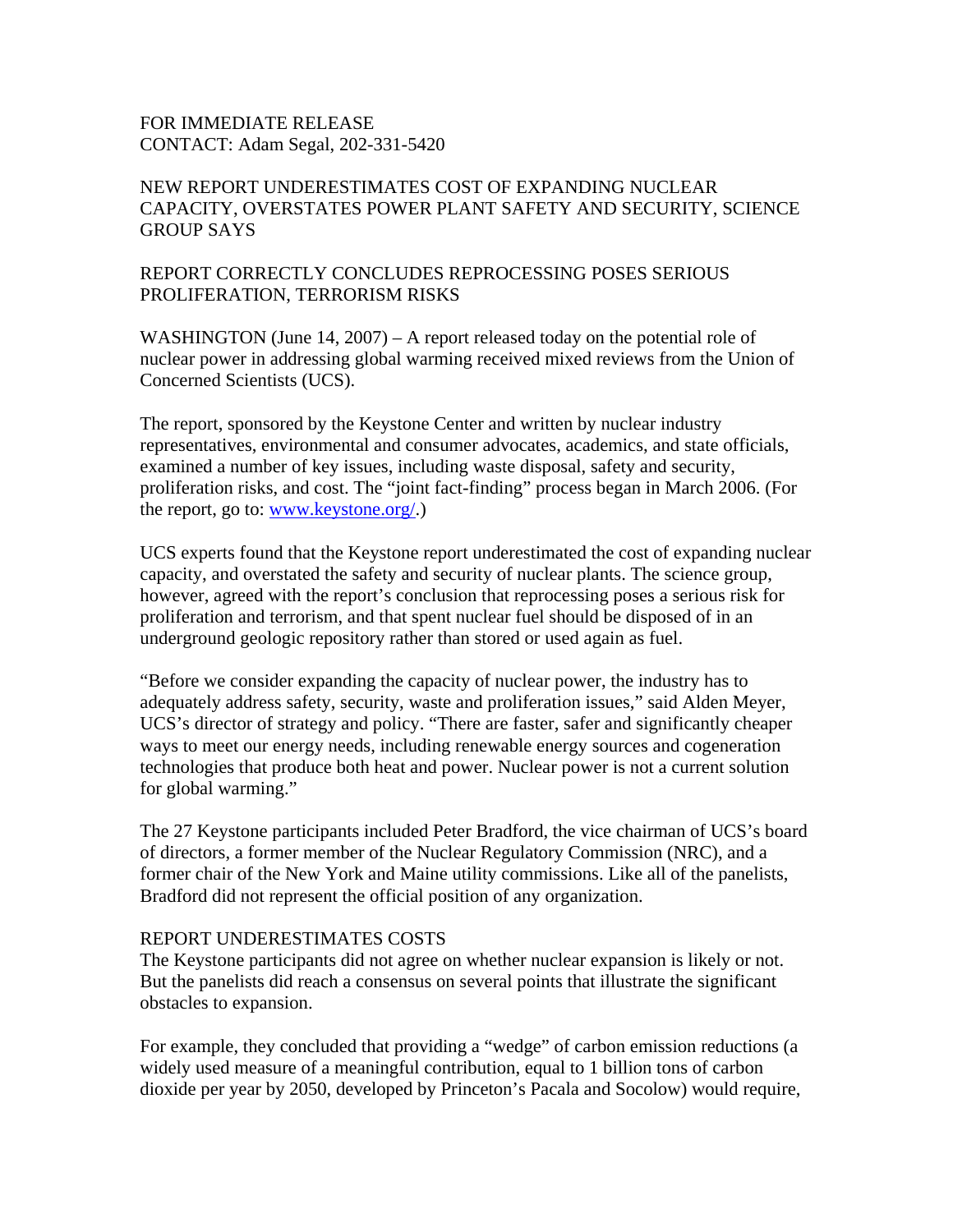over the next 50 years, building about 21 new 1,000 megawatt (MW) reactors worldwide each year, plus adding as many as 22 new enrichment plants to the 17 now in existence, 18 new fuel fabrication plants to the 24 currently operating, and 10 nuclear waste repositories the size of the proposed facility at Yucca Mountain in Nevada. The United States would have to build about five of the new 21 reactors every year. UCS experts find this scenario unlikely.

The Keystone panelists projected that the cost of nuclear power would be from 8. to 11 cents per kilowatt hour (kWh) (in 2007 dollars). By comparison, UCS experts pointed out that the average U.S. price of wind energy was 4.9 cents per kWh in 2006 (after tax credits worth about 2 cents per kWh) and is projected to cost as much as 6.3 cents per kWh in the near term due to an increase in construction costs affecting all technologies. Energy efficiency improvements, meanwhile, cost less than 4 cents per kWh.

Keystone report calculations for likely nuclear power costs are low, according to Alan Nogee, director of UCS's Clean Energy Program. "The Keystone analysis relied on Asian reactor construction costs as a starting point for their calculations, but construction wages in the United States are higher than the Asian average. We doubt U.S. construction workers who earn 55 percent more than their Korean counterparts will agree to major wage cuts."

The report also likely underestimated the cost of decommissioning the power plants, Nogee added. "The Keystone analysis assumes it will cost \$500 million per reactor," he said, "but the cost of decommissioning the Yankee Rowe plant in Vermont cost about \$800 million for a plant that is half the size of the proposed new reactors."

REPORT OVERSTATES PLANT SAFETY AND SECURITY The Keystone report's executive summary states that "commercial nuclear power plants in the [United States] are safer today than they were before the 1979 accident at Three Mile Island."

"Nuclear plants are arguably safer today than they were a quarter century ago, but it remains unclear that that means they are safe enough," said Dave Lochbaum, director of UCS's Nuclear Safety Project. "It's akin to saying that a car speeding past children in a school zone at 80 miles per hour is safer than traveling at 90 miles an hour."

Nuclear plants today operate at higher risk and higher cost than necessary because of ineffective regulatory oversight, he said. For example, a 2006 UCS report documented 47 incidences in which U.S. reactors had to be shut down for at least a year for safety reasons over the last three decades.

(The 2006 report is available at

www.ucsusa.org/clean\_energy/nuclear\_safety/unlearned-lessons-from.html )

"The good news is that none of these 47 incidents led to a reactor meltdown, but the bad news is that it's like a doctor who allows his patients to deteriorate to the point of coma before giving them medicine,"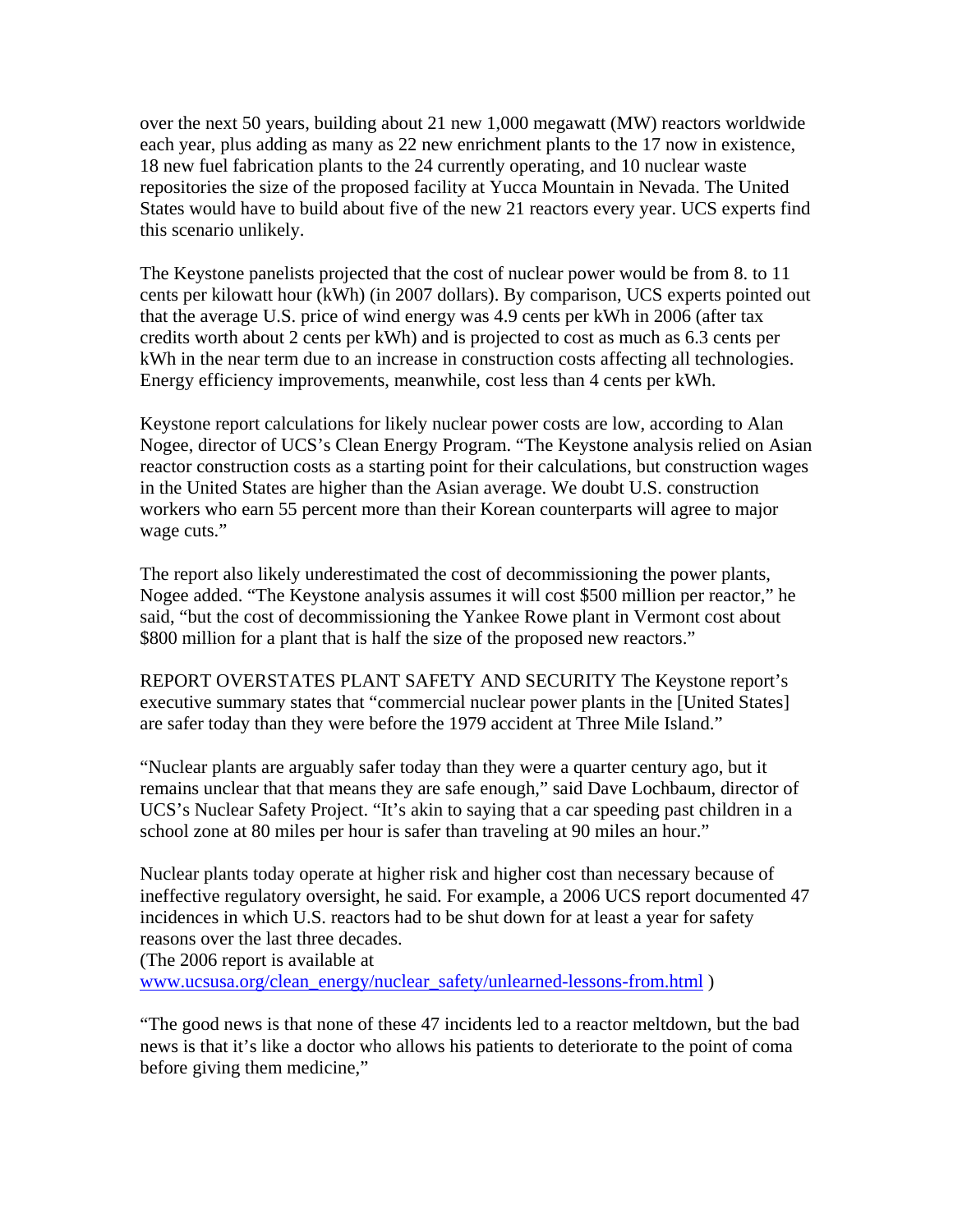said Lochbaum. "The NRC unfortunately has a strong track record of regulatory malpractice."

The Keystone panelists, meanwhile, disagreed over whether U.S. nuclear sites are secure against terrorist attacks. UCS agrees with the Keystone report's conclusion that "[t]he public ought to be able to trust both the nuclear industry and the federal agency conducting its security oversight." The report points out that the Government Accountability Office, the National Academy of Sciences and the NRC inspector general all have found the NRC's post-9/11 security measures lacking. "There's no reason for the public to suspect, yet alone believe, that the NRC has done enough to protect it from attempted sabotage at a nuclear plant," Lochbaum said.

UCS ENDORSES KEYSTONE CONCLUSION ON WASTE AND REPROCESSING UCS experts commended the Keystone panelists for endorsing direct disposal of spent fuel in "a deep underground geologic repository" and strongly agree with their finding that spent nuclear fuel reprocessing plants and other "bulk-handling facilities," as well as the large and growing civilian stockpiles of separated plutonium, pose serious risks of nuclear proliferation and nuclear terrorism.

The report noted that the growing stockpiles of civilian separated plutonium pose a "significant proliferation risk" and a "risk of weapons development by sub-national terrorist organizations," and that they "require extraordinary protection and international attention." UCS supports disposing of these stocks of separated plutonium by immobilizing them with high-level radioactive waste and placing them directly in a geologic repository along with spent fuel.

UCS concurs with the Keystone panelists' finding that "a principal proliferation concern is the diversion or theft of material from bulk fuel handling facilities," such as reprocessing and mixed oxide fuel fabrication plants.

Finally, UCS agrees with the Keystone panelists' conclusion that the Bush administration's Global Nuclear Energy Partnership (GNEP) – which would involve reprocessing spent fuel to extract weapon-usable plutonium for use in new reactor fuel – is "not a credible strategy for resolving either the radioactive waste or proliferation problem." In fact, the Keystone report states that GNEP could actually worsen the proliferation problem by encouraging research and development activities in non-nuclear weapon states that would "pose a grave proliferation risk."

"By promoting the commercial production and use of plutonium, the Bush administration is facilitating the spread of nuclear bomb materials around the world," said Edwin Lyman, senior staff scientist at UCS's Global Security Program. "Congress should pull the plug on GNEP before it further undermines international nonproliferation and counterterrorism efforts."